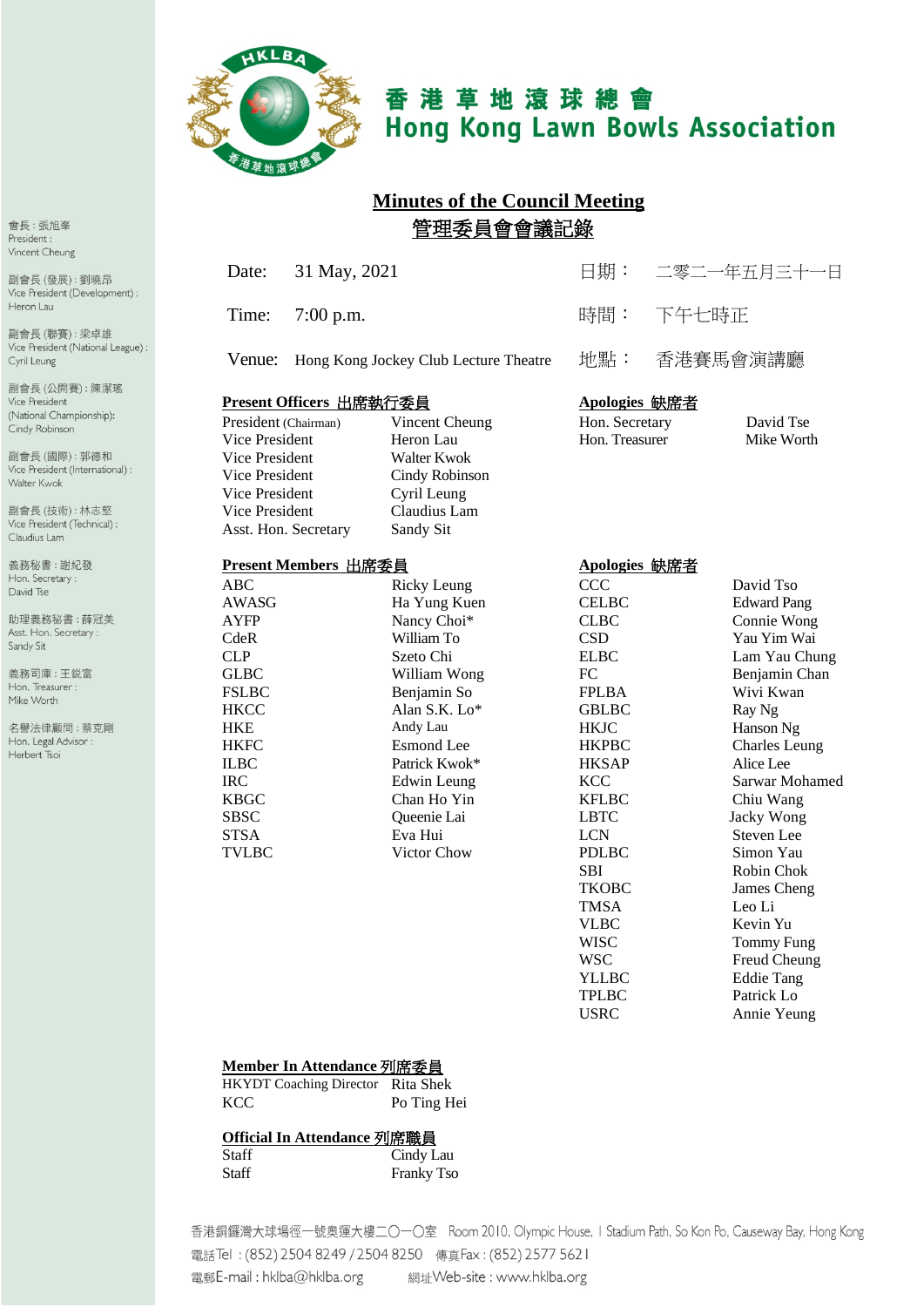## **1 ACCEPTANCE OF PREVIOUS MINUTES**

Having been circulated to all members of the Council of Management, the minutes of the council meeting held on 19 April 2021 were taken as read, confirmed, and approved.

## **2 MATTERS ARISING**

Nil

## **3 CORRESPONDENCE**

Nil

## **4 TREASURER'S REPORT**

4.1 Summary of outstanding payments as at 19 April, 2021 was tabled. On behalf of the Treasurer, the Chairman encouraged members to keep the debts to be settled within 120 days.

## **5 NATIONAL LEAGUE**

#### 5.1 No external F&B in private clubs

VP (National League) reported that no external food and drinks were allowed in all private clubs during the League. The League Panel considered that the subject should better be kept in view at low profile, since most clubs tended not to enforce this rule strictly. If some bowlers were required to eat at regular interval for health reason, they could always approach host team to order food for them. Should the issue be escalated formally by private clubs, it would cause strict enforcement of the rule by the Council.

## **6 NATIONAL COMPETITION**

#### 6.1 Complaints

Two complaints were received since the last meeting, involving a match in the Mixed Pairs Competition and Men's National Singles Championship respectively.

Both complaints were lodged by the away teams against the respective home sides for failure of the latter to notify their opponents within a reasonable time after the venue was changed. Both home teams completed their previous round as scheduled but only gave less than 24 hours (Mixed Pairs match) and just over 48 hours (Men's National Singles) notice before the next scheduled match was unacceptable.

With reference to Bye-law 6.9.g, the National Championships Panel had issued a strong reminder to both offending teams about their obligations as the home side on this subject.

#### 6.2 Notifying Period and Procedure for a change to neutral venue in National Competitions

HKLBA issued a notice on 23rd February, 2021 reminding all competitors that it was the home side's sole responsibility to timely notify their opponent should there be a change of venue for a match. Despite of the reminder, HKLBA continued to receive complaints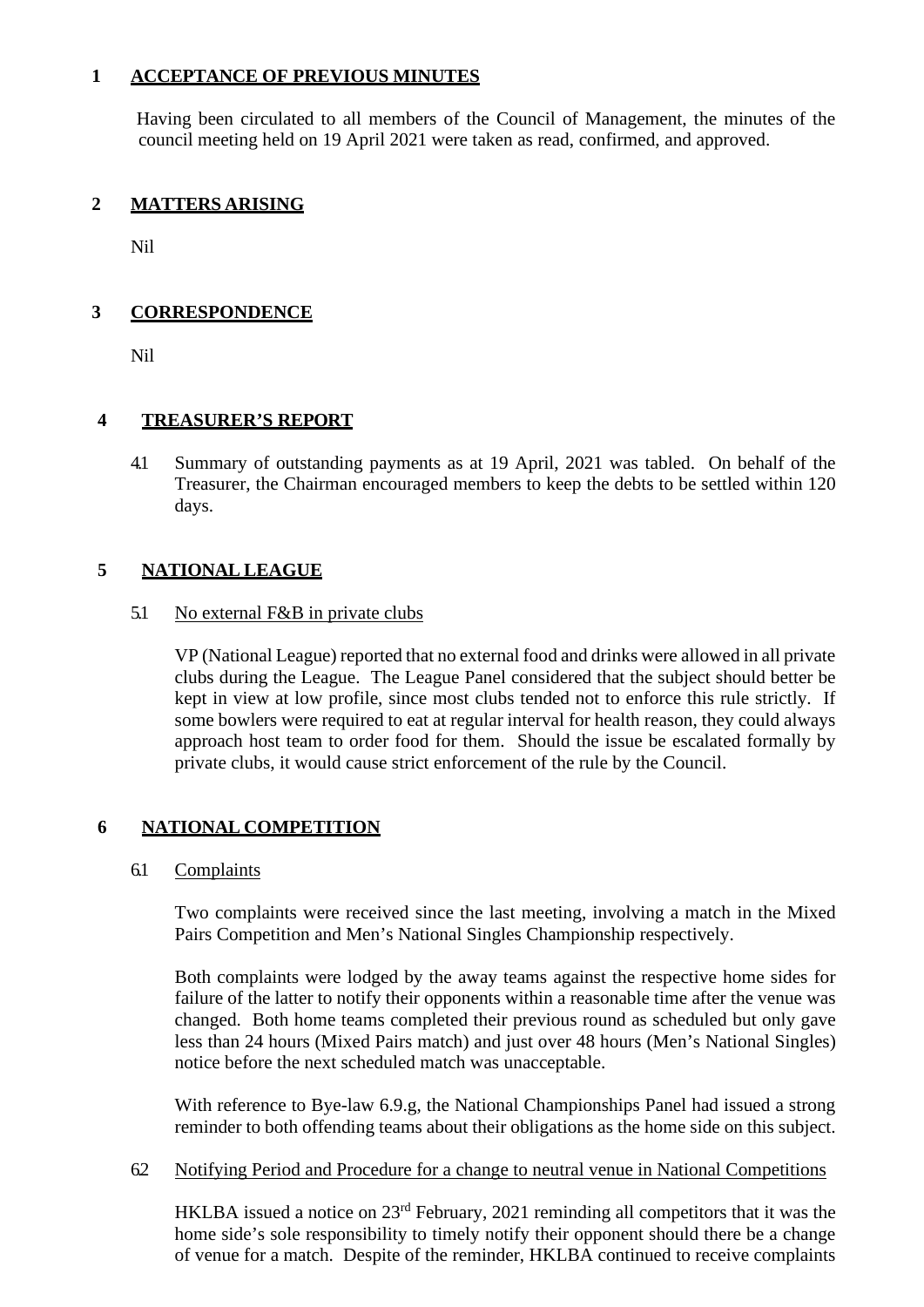of a similar nature.

In order to rectify this shortcoming, which had lasted for several years, the National Championship Panel recommended changes to the notification procedures. In short, the revised procedures would clearly define the handling process for such situation.

The proposal to change the Bye-law 6.9.g was tabled for endorsement. There being no objection received, the Council of Management approved the above proposal.

## 6.3 HKLBA Block Booking of Public Indoor Rinks for National Indoor Competitions

The trial on auto-allocate LBA booked public rinks for National Indoor Singles 2021 was completed and a report was sent to all Convenors last week. The task to auto-allocate 27 time slots in IE & YCK took approximately one week to handle. Unfortunately, we found that the auto-allocation process was ineffective, as it did not suit most competitors.

As the offer of time slots by LCSD was very limited, the effort for liaising with the LCSD was unjustified. The benefits to competitors were also found to be minimal. The Panel therefore decided to suspend this practice, but would instead allow extra time in the first few rounds for matches to be completed by starting the competition earlier.

#### 6.4 Provision of Rinks

VP (National Championships) thanked the following Clubs for hosting the semi-finals of the National Competitions 2021 in April & May:

- **•** CCC for Women Novice Singles
- **•** CdeR for Men National Pairs
- KBGC for Women National Pairs
- **USRC** for Men Novice Singles

## **7 DEVELOPMENT**

## 7.1 KTSI-Three Generation Lawn Bowls Competition 2021

VP (Development) reported that the KTSI-Three Generation Lawn Bowls Competition 2021 would be held on 4 July and 11 July and the deadline for registration was 15 June. As the competition involved bowlers of three generations, LBA was willing to arrange members of the Hong Kong Youth Team to join any team which lacked young players of age between 8 to 29. Winning teams would be presented with trophies and prize monies.

## **8 TECHNICAL**

8.1 VP (Technical) reported that four candidates passed the written exam in the umpire training course and the re-exam would be conducted by next Thursday (3 June, 2021).

## **9 INTERNATIONAL**

## 9.1 Squad Physical Training

The Squad physical fitness training service provider namely Angus Aesthetics Co. was selected as per HKLBA Procurement Policies and Guidelines. Training would commence on 6 June, 2021.